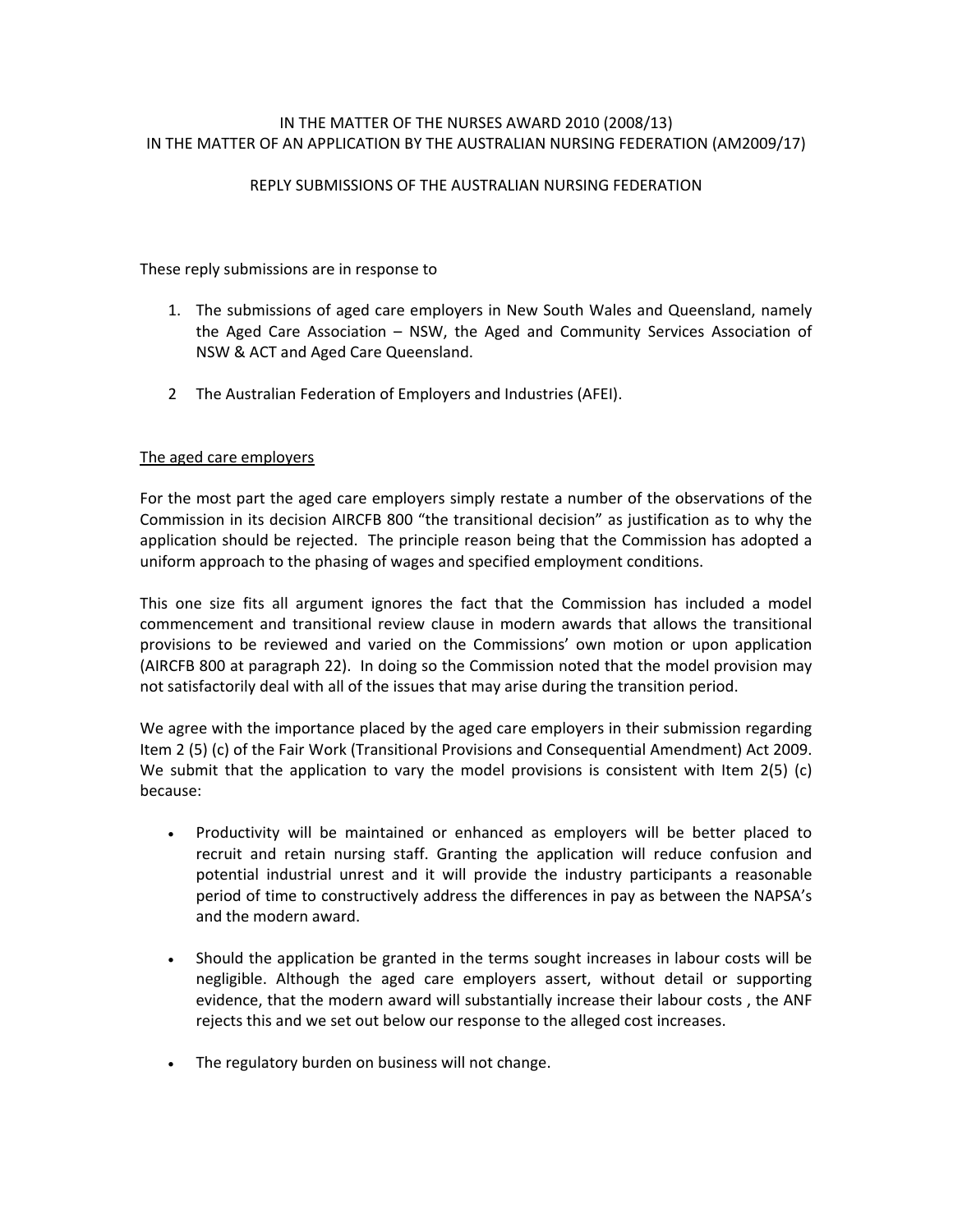The ANF believes that the application to delay the reductions in wage rates in the *Nurses' Aged Care Award 2005* ( the Queensland NAPSA) and the *Nursing Homes &c., Nurses' (State) Award* ( the NSW NAPSA) is moderate and balanced. If successful it would extend a wages freeze rather than giving rise to wage cuts from 1 July 2010 for NAPSA reliant nurses from New South Wales and Queensland consequently enabling further time for bargaining to occur.

At paragraph 15 of their submissions the aged care employers name specific clauses in the New South Wales NAPSA they submit will lead to increased costs. In respect to these provisions we note the following:

# • Progression through pay points

The current arrangement is 1976 hours (52 weeks x 38 hours per week). The modern award is 1786 hours (1976 hours minus five weeks annual leave). Given the high proportion of part time employees in the aged care sector and the length of time it actually takes to qualify for progression to a higher pay point the real cost increase over the transitional period will be so negligible the employers should be embarrassed to include it.

# • Length of nightshift

The modern award provides for a maximum of ten hour shifts exclusive of meal breaks (Clause 21.2) Ten hour night shifts are by far the most common practice in aged care.

# • Increase annual leave

Shift workers already get six weeks annual leave (and can accrue up to seven weeks) under the NAPSA. Some employees are currently entitled to four but have the option to accrue more leave if they work Sundays and/or public holidays. The NAPSA provides for payment of double time and a half for working a public holiday. Employees can elect to be paid time and a half and accrue a day of leave.

## Casual loading

The potential cost impact can be minimised by reducing the reliance on casuals. While the casual loading in the NAPSA is currently 10% it is supplemented by state regulation providing additional leave and allowances which compounds the loading to around 18% of the relevant NAPSA wage rate.

## Introduction of overtime for casuals

Any cost implications in relation to the introduction of overtime for casuals can be managed through appropriate rostering arrangements.

## • Introduction of afternoon and night shift penalties

Introduction of afternoon and night shift penalties for employees working less than 38 hours per week: Effectively there is no change under the new award because **all employees** have to finish after 6.00pm to attract the afternoon shift penalty. (The NAPSA provides in Clause 12(i) "….employees who works less than 38 hours per week shall only be entitled to the additional rates where their shifts commence prior to 6.00am or finish subsequent to 6.00pm").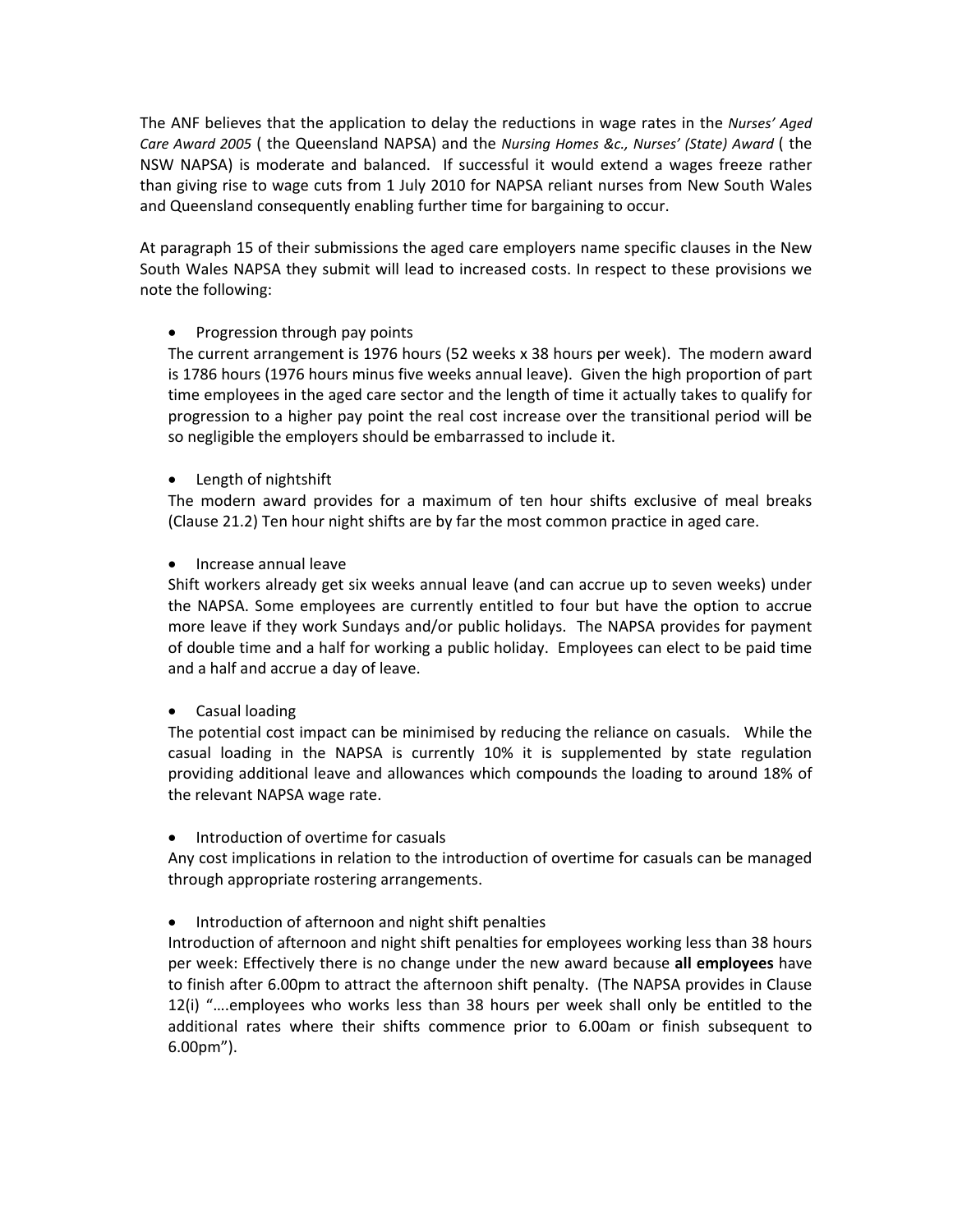In our submission while the aged care employers claim they will be disadvantaged should the application be granted they have fundamentally failed to provide any detailed evidence that the new award will lead to significant increases in their current labour costs. Where cost increases are evident they are minimal at best. On the other hand the model transitional provisions mean real and significant decreases to the current NAPSA wage rates. For example should the application not be granted the weekly award wage rate for a registered nurse level 1 year 8 will be reduced by \$58.90 on 1 July 2010. (In our submission of 9 October 2009 the ANF provided tables detailing the annual decreases to the NAPSA wage levels for Nursing Assistants, Enrolled Nurses and entry level Registered Nurses based on the model transitional provisions. We again attach these tables).

At paragraph 12 the aged care employers complain that the ANF has been selective in only seeking to delay the absorption of the NAPSA wage rates. Our application does seek to protect the interest of our nursing members in the NSW and QLD aged care sectors. It is open to the employers to make applications to amend the model arrangements and they have chosen not to do so.

At paragraph 17 the employers submit that the take home pay orders are available to existing employees who have their overall pay reduced. Given the thousands of employees both in Queensland and New South Wales who may be adversely affected we do not believe that take home pay orders are a feasible or practicable mechanism. Secondly, we envisage that there may be difficulties applying these provisions to nurses given the complex and often changing nature of their working hours and consequent entitlements under the NAPSAs'to various loading and penalties. Finally take home pay orders are on application and retrospective, these criteria of itself will ensure that some workers will fall through the net.

The aged care employers submit that in consideration of the application the Commission should have regard to the fact that the NAPSAs are derived from a different history to nursing awards established under federal industrial laws. While it is true that the NAPSAs were created, reviewed and amended under different statutory regimes it is not true that the differences particularly in recent times were significant. Broadly speaking both Queensland and New South Wales have historically adopted wage fixing principles analogous to the federal jurisdiction and typically state tribunals have had regard to relevant developments in the federal jurisdiction when reviewing state awards.

The key difference has been that both NAPSAs have retained their paid rates character through a mechanism of being adjusted to reflect the agreement of the parties, or determined through arbitration.

In the absence of providing any evidence the aged care employers assert that an important aspect of the history of the NAPSAs is the inclusion of "key flexibilities and cost offsets". We do not agree and have been unable to identify such developments.

#### The AFEI submissions

The AFEI submission (point 9) refers to the casual loading and "more restrictive span of hours". We are at a loss to understand why the span of hours in the new award is more restrictive. In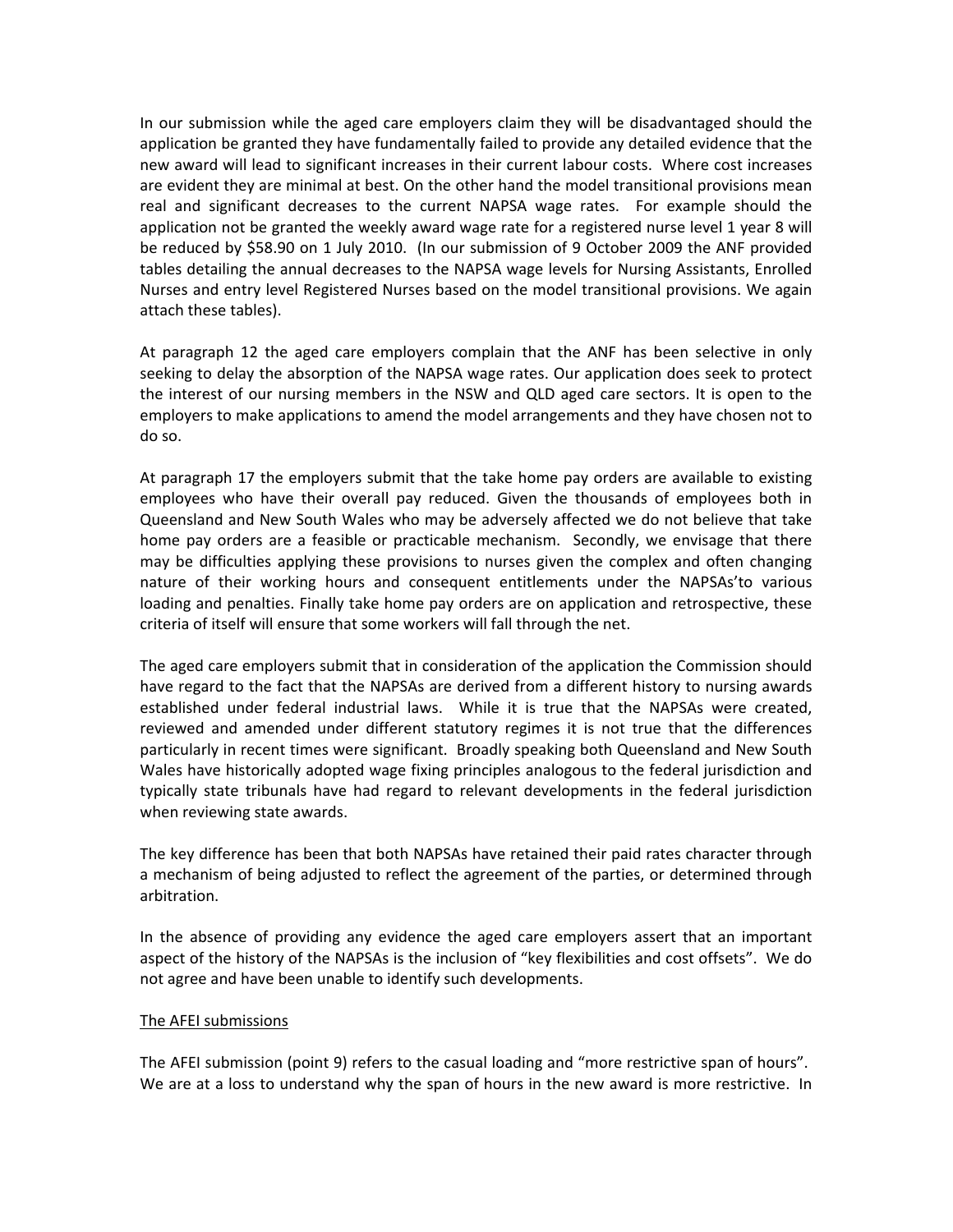relation to the potential cost implications relating to the casual loading it should be noted that the existing casual loading in the Queensland NAPSA is 23%.

#### State referral of industrial powers

Although not raised in our initial submissions the potential impact of recent developments in regard to states referring industrial powers to the Commonwealth on the model award modernisation transitional arrangements may, we submit, be relevant to the consideration of the application.

While the position of New South Wales and Western Australia remains unclear Queensland, Tasmania, South Australia and Victoria have referred or taken steps to refer or have announced an intention to do so.

On 9 September 2009 the South Australian Government introduced the Fair Work Commonwealth Powers Bill 2009 into the South Australian Parliament. That Bill was passed by the South Australian House of Assembly on 13 October and is currently before the legislative council.

On 7 October 2009 the Tasmanian Government introduced the Industrial Relations Commonwealth Powers Bill 2009 into the Tasmanian Parliament. The Tasmanian Bill was passed by the Tasmanian House of Assembly on 14 October and by the Legislative Council on 28 October.

In October 2009 the *Fair Work (Commonwealth Powers) and Other Provisions Bill* was introduced into the Queensland parliament. The Bill refers industrial powers to allow the Commonwealth to cover unincorporated employers and employees in the private sector.

On October 27 , 2009 the Queensland Minister for Industrial Relations Cameron Dick issued a media statement asserting that under the Queensland referral transitional arrangements 'private sector employees transferring to the national system will have their state award or agreement entitlements protected'

(http://statements.cabinet.qld.gov.au/MMS/StatementDisplaySingle.aspx?id=67105)

The Commonwealth government has introduced the Fair Work Amendment (State Referrals and Other Measures) Bill 2009 into parliament to support the referrals of power these States. The Bill provides for the preservation of state awards (called Division 2B State reference transitional awards) for a period of 12 months after the referral, during which time they will apply to both existing and new employees. Within 12 months of the referral taking effect FWA will be required to review modern awards to determine whether to vary the modern award to deal with terms and conditions that apply to Division 2B state reference employers and employees. This means that in each of these States, despite the referrals of power, nurses working in non‐ trading corporations will be covered by instruments that contain different conditions than those contained in the modern award for at least 12 months, and potentially for longer. This may include large numbers of nurses employed in aged and community care, particularly in the charitable sectors.